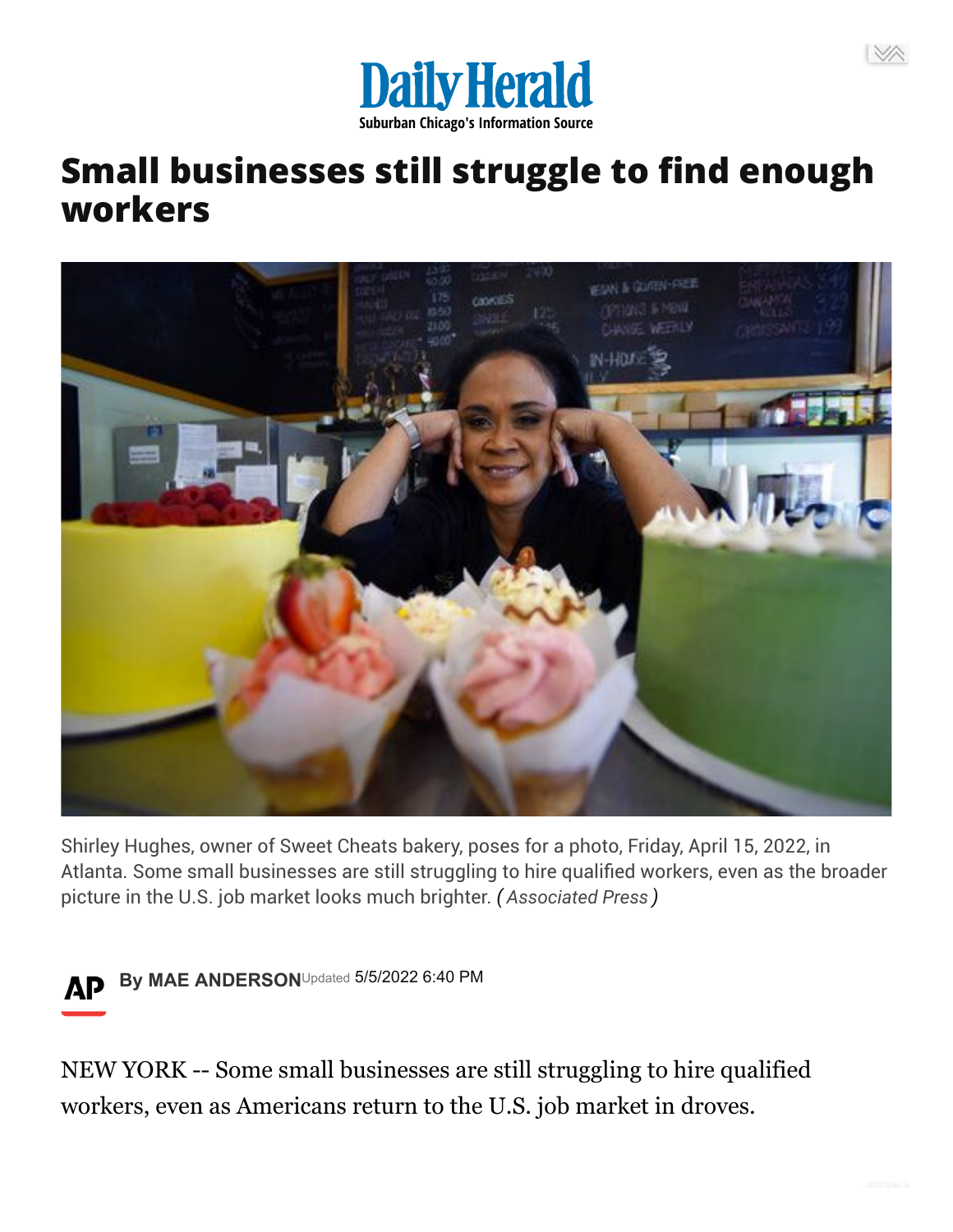Hiring and retaining employees remains the top challenge for small businesses. according to a survey of 1,100 businesses by Goldman Sachs 10,000 Small Business Voices out last week. Ninety percent of businesses that are hiring are finding it difficult to recruit qualified candidates for open positions.

In general, the U.S. job market is sizzling. An unexpectedly strong recovery from the brief but devastating coronavirus recession left companies scrambling to recall workers they had laid off in the spring of 2020 and to find new ones. Over the past year, U.S. employers have added an average of more than 540,000 jobs a month. The Labor Department is expected to report Friday that employers hired another 396,000 last month, according to FactSet.

But small business owners believe the job market is a tale of two recoveries. Eighty-eight percent of respondents in the Goldman Sachs survey say small businesses are struggling relative to larger companies in their local communities. Forty-two percent say they have lost employees to larger businesses that are paying more.

'œSmall businesses are struggling to compete with larger employers on pay and benefits and cite a lack of qualified workers,' said Joe Wall, National Director of Goldman Sachs 10,000 Small Businesses Voices.

Data from payroll processing firm ADP show a widening gap in hiring between businesses with 500 or more employees and businesses with less than 50 staffers. Those smaller businesses have lost jobs in three of the past four months.

In March, employers advertised a record 11.5 million job openings. The United States now has two job openings for every unemployed person. But a large number of smaller businesses say they're having trouble getting candidates to even apply for openings, particularly in the hard-hit leisure and hospitality industry. Owners are taking on more work themselves and improvising other ways to get by.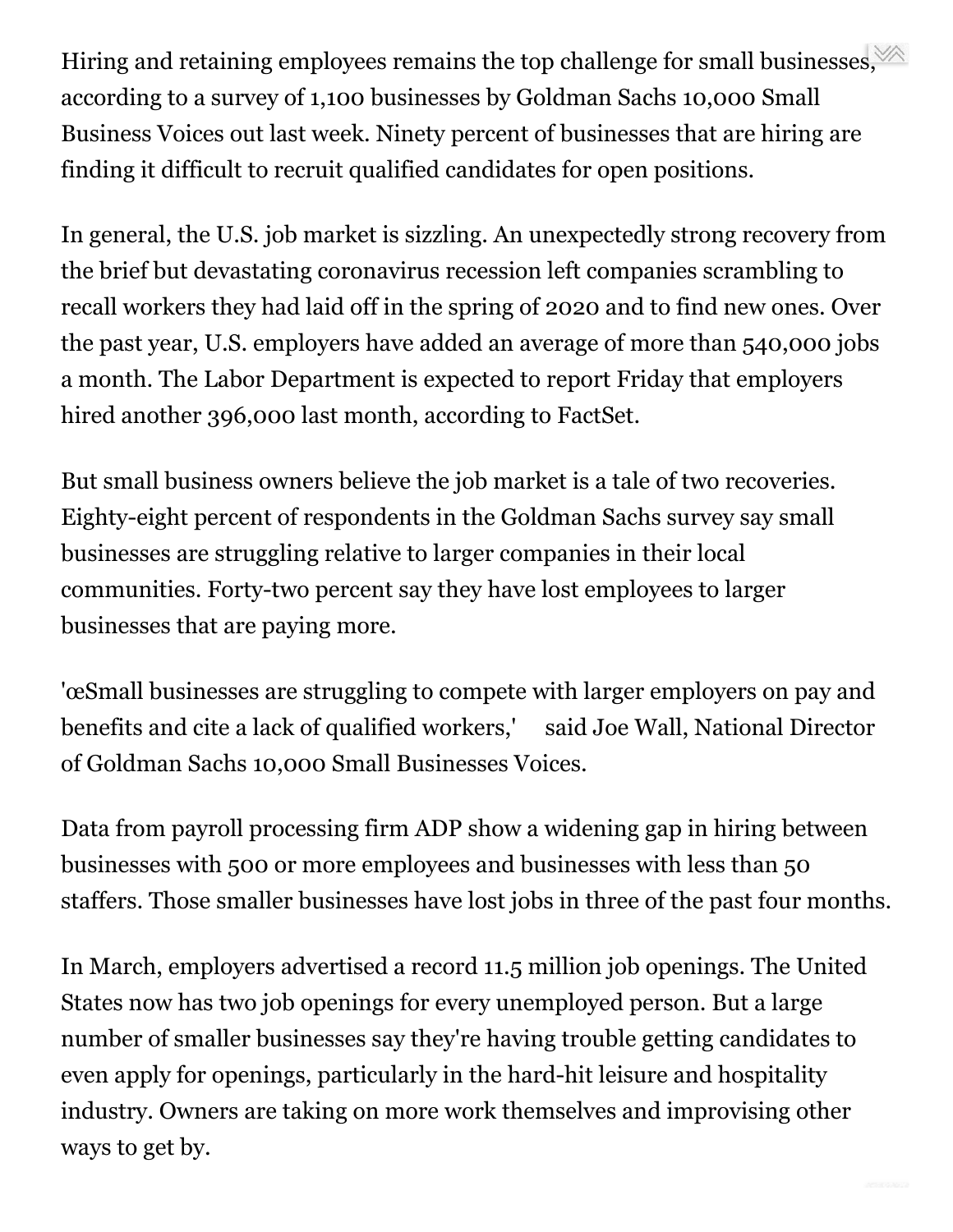'œI'm worried about burnout. '» It's frustrating, very frustrating,' said Shirley Hughes, owner of Sweet Cheats bakery in Atlanta.

Sweet Cheats had nine staffers at the pre-pandemic peak. Now Hughes has two plus herself. She's curtailed business hours - closing time has gone from 8:30 p.m. to 6 p.m. and now 4 p.m. - giving her and her two bakers more time in the kitchen. Still, Hughes says she now works 80 to 90 hours a week.

Inflation is another challenge. Higher expenses not only hurt businesses' bottom lines, but also affect how well they can retain and attract workers. Before the pandemic, Hughes would get hundreds of applicants for openings. Now, she says she's lucky to get one or two, and they tend to want \$18 or \$20 an hour, when she offers \$14 or \$15 for experienced bakers.

Hughes has had to add benefits for her two long-time staffers to hang onto them.

Teresa Depola is also taking on more work herself because of a lack of available help. She opened Betty Boops Diner in Albany, New York, 10 years ago, with her husband and son, and kept running it after she and her husband divorced.

While she ideally would have three staffers to run the place, lately she's been a one-person workforce: cooking, waitressing, and even running deliveries.

'œIt's small enough so I can do it myself, it's not bad,' she said. Still, she would like to add some staff so she could serve dinner again. She's been serving breakfast and lunch only and closing at 3 p.m. since the pandemic started. And she doesn't see the job picture improving anytime soon.

'œI don't think it's going to change for a while,' she said. 'œI'm going to keep it the way it is right now, people are not willing to work just yet. I'm still having a lot of trouble finding staff.'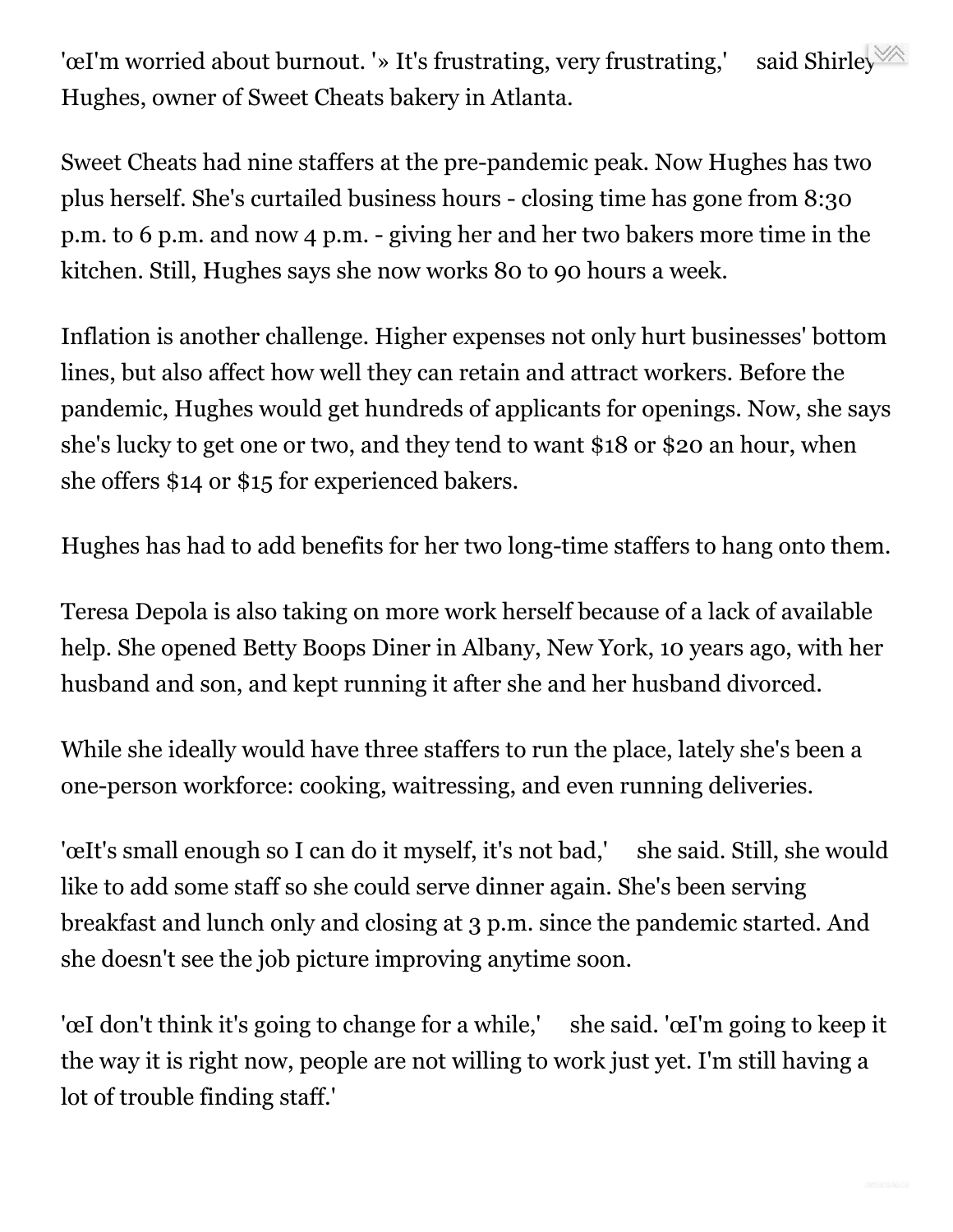While most major U.S. industries have regained the jobs lost to the pandemic,  $\frac{1}{2}$ employment in leisure and hospitality is down by 1.5 million, or 8.7%, since February 2020, according to the Bureau of Labor Statistics.

Many in the industry faced burnout after being on the front lines during two years of the COVID-19 pandemic, said Rob Wilson, president of human resources provider Employco. Some who stayed in the industry switched to larger restaurants where wages might be higher. Others left and looked into new opportunities.

'œThere's nobody to hire, there's nobody out there looking for jobs,' said Anesh Bodasing, who opened Tiffin Box, a fast-casual Indian restaurant in West Palm Beach, Florida, in 2019 with 20 staffers.

Last year in April 2021, Bodasing temporarily opened a second cpLocation in a food hall. But then the staffing shortage began to hit home.

'œYour standard of employee went down and pay you're paying people went up. From an employers' standpoint, that's the wrong equation,' he said.

Bodasing shuttered the food hall stall and is down to three staffers at the West Palm Beach cpLocation. He is considering changing the business to use less staffers.

'œLet's assume the employment shortage is not going to change,' Bodasing said. 'œYou can sit around and struggle or pivot and change the business in a way that will get us ahead even during the shortage.'

One option is to replace the cashier position with an automated kiosk, which lets customers order and pay. Another possibility: introducing meal plans, where customers order a minimum of five meals in advance that they can eat or freeze.